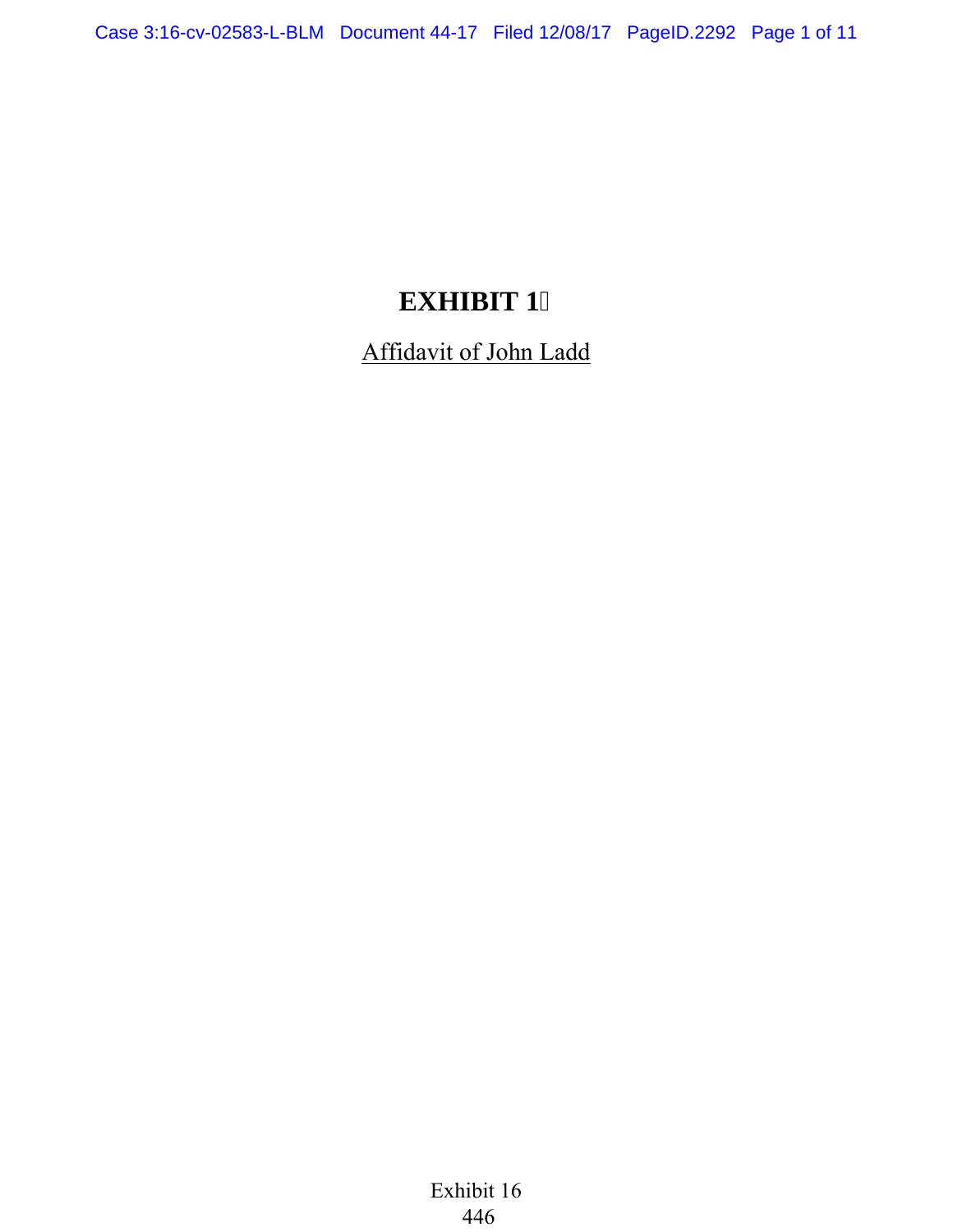## AFFIDAVIT OF JOHN LADD

BEFORE ME, the undersigned authority, personally appeared, John W. Ladd, who upon being first duly sworn, states as follows:

1. My name is John W. Ladd. My family owns a 16,400 acre ranch on the Arizona/Mexico border, near the town of Naco, Arizona. I have lived on the property for 61 years. The ranch has been owned by my family since it was homesteaded in 1896 by my mother's grandparents. I currently reside on the property, with my wife of 38 years, JoBeth, my 90 year old father, Jack, and his wife, Margarite. We all raise beef cattle on the ranch, and our three sons, Justin, Randy, and Ken, and our two grandsons, Jack, and Owen, also work on the ranch with us. Ranching on this land is my heritage—passed from previous generations to me, and it is a way of life I have always hoped to pass on to many generations to come.

2. I graduated from Bisbee High School in 1973, attended Northern Arizona University from 1973 to 1975, and Cochise College in 1976. I was a carpenter apprentice in 1979 and a journeyman carpenter in 1982. However, my primary life's work is raising beef cattle on the ranch. Our ranch is what's known as a cowcalf operation, which means that we keep a permanent herd of cattle to produce calves for sale. On our ranch, we raise our own replacement heifers, but bring in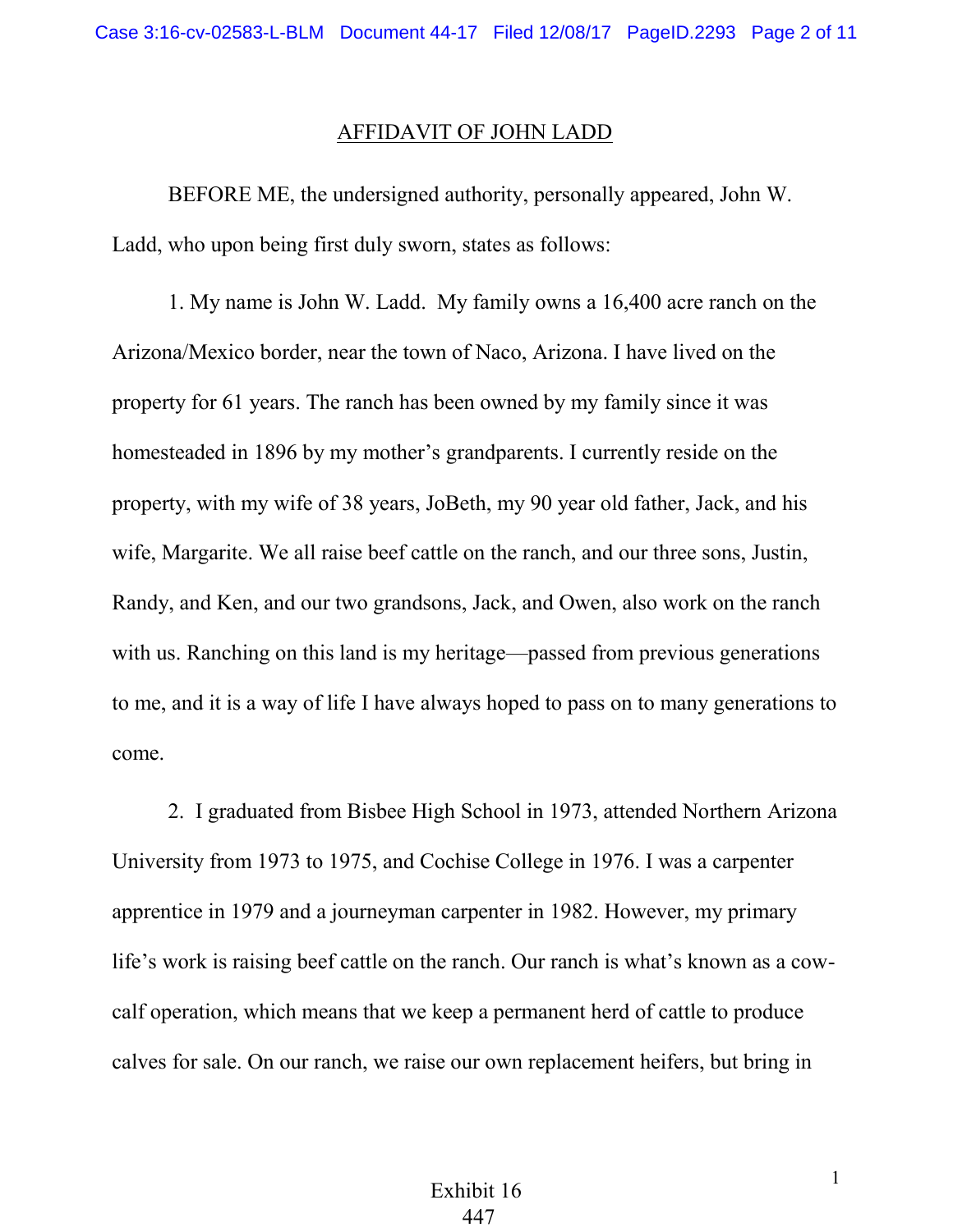register bulls for the purposes of breeding. We sell the calves when they reach 500- 700 pounds, generally at local cattle auctions in the towns of Wilcox and Marana, Arizona.

3. When I was growing up, being so close to the border made no real difference in my life, but in the past decades, because of the failures of the Department of Homeland Security (DHS) and its predecessor agency, illegal border crossing has become such a problem that it has ruled our lives and dictated the way we ranch. An endless stream of illegal border crossers has trashed my land and destroyed my enjoyment of my property.

4. I believe strongly in adopting effective rangeland conservation practices, and I am a member of a number of conservation organizations. My father and I are members of and active in our area conservation district, the Hereford Natural Resource Conservation District (HNRCD). My father is the past chairman for the HNRCD, and I am a supervisor for the district. The two main practices we utilize are brush management and soil erosion control. We have two D-8 Caterpillars that we have used in clearing and reseeding over 6000 acres on the ranch. We have built over 100 earthen berms to prevent erosion. I am also a member of the Arizona Cattle Growers Association as well as a member of its Border Commission. I am an advisor for the Graham/Cochise Cattle Growers. I am a member of Cochise Counties Planning Board which advises the County Supervisors on land use. I am a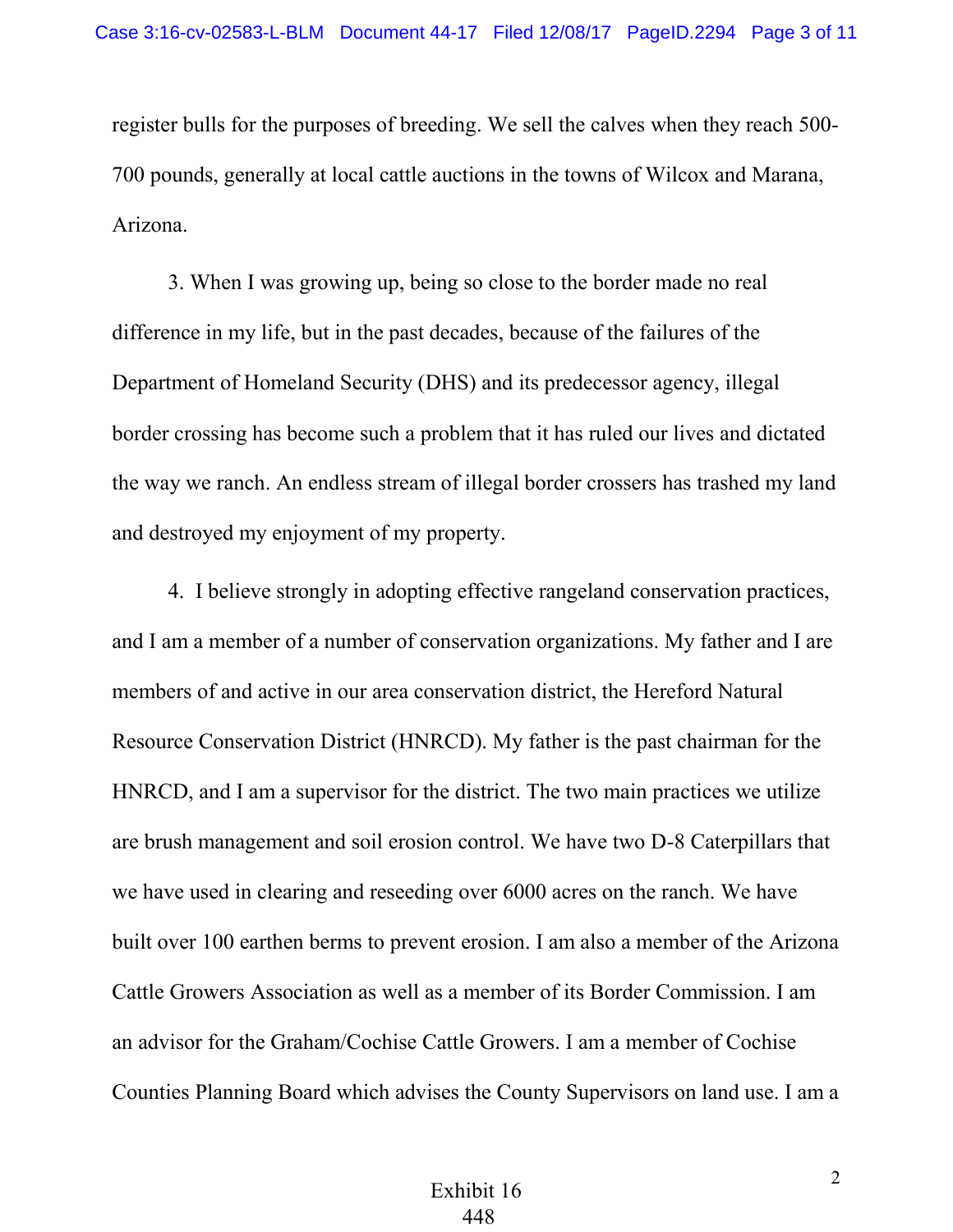charter member of Cochise Conservation Recharge Network which develops projects to recharge and conserve water. Finally, I am a charter member of Border Patrol Stakeholders. I am also an advisor for a new Program, Restore Arizona, sponsored by the Bureau of Land Management and the Natural Resource Conservation Service with the goal of brush management statewide.

5. My enjoyment of my property has been substantially diminished over the past few decades by the environmental impact of illegal border crossers encouraged to illegally enter the U.S. because of the Department of Homeland Security (DHS)'s policies and actions. Over the past few decades, the crossing over my property by illegal aliens has changed. Though my property has always been a crossing point, the size of the flow of illegal border crossers trespassing across my land has dramatically increased over the years. In the 1970s, I estimate there were only 1-2 crossers a month. But starting in the 1980s, this gradual trickle increased. At high points in the 1990s, there have been 200 to 300 per day. The cumulative number of border crossers trespassing on my land who have been caught by the border patrol since the 1980s must be hundreds of thousands by now. What became clear to me was seeing that, if the U.S. government allows previous illegal border crossers to stay, more illegal border crossers will follow.

6. I feel, personally and as a property-owner, I have, in reality and in effect, been repeatedly harmed by DHS's actions and immigration policies. The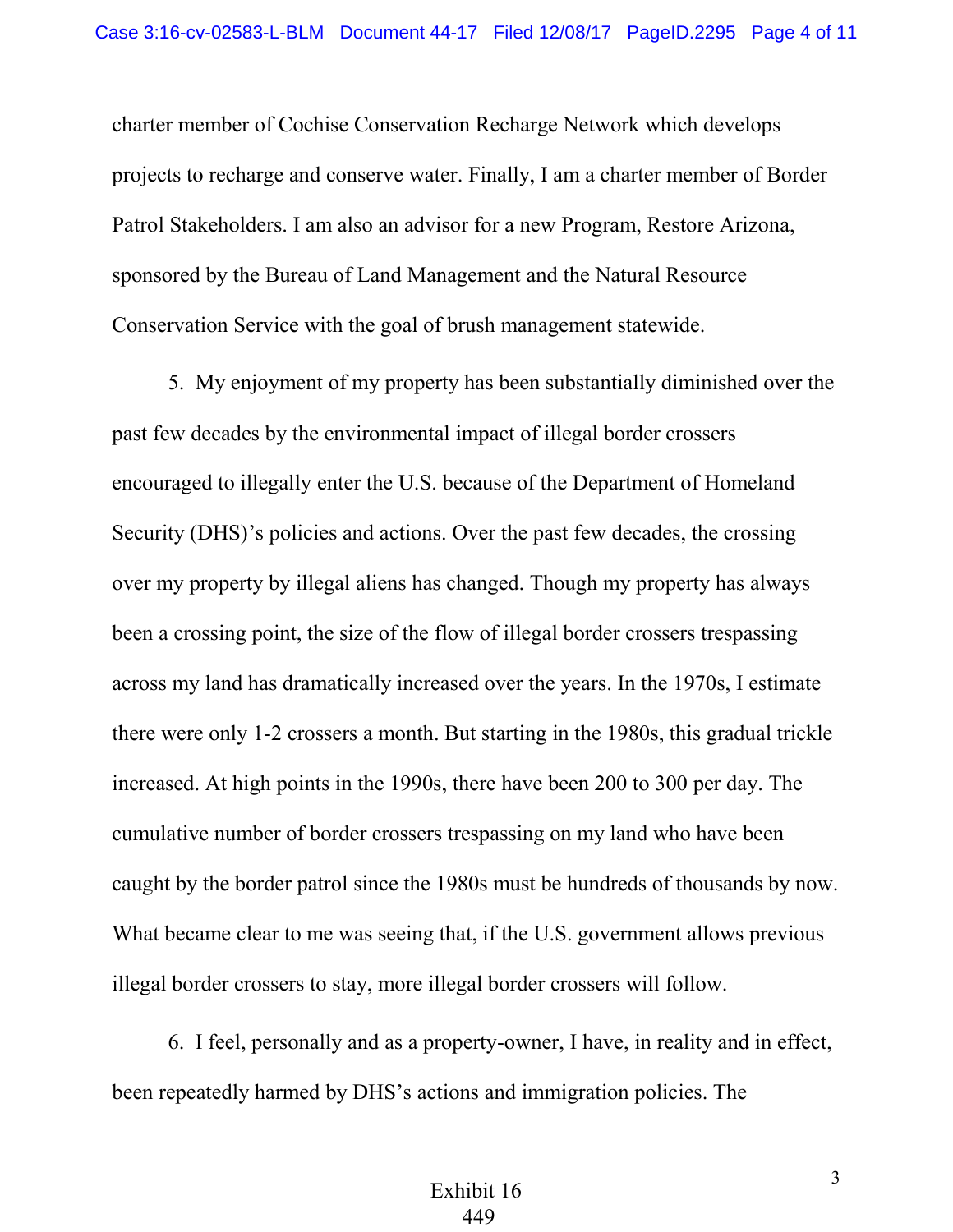environmental impact of so many illegal aliens crossing my property has been extreme. First, there is the sheer volume of the trash they leave behind. I have had to pick up approximately 20 tons of trash on my property that is left by illegal aliens crossing through. It is an overwhelming amount of trash, too much for us to pick up even though we are constantly trying to clear as much as possible. Unfortunately, whatever trash we are not able to pick up ourselves ultimately ends up in the San Pedro River in Cochise County due to flops through our ranch.

7. The environmental damage to the San Pedro River has harmed me as well. When I was a child, I could swim and wade in the San Pedro River, which I enjoyed very much. The river is part of the San Pedro Riparian National Conservation Area, designated by Congress as a Riparian National Conservation area in 1988. The Conservation area provides an invaluable habitat for hundreds of species of mammals, amphibians, reptiles, and birds. Now it has become a corridor of illegal immigration, and it is contaminated by human waste. It is no longer safe to go into the water for fear of getting sick from E. coli. I also am distressed to think of these habitats being damaged. In order to protect these habitats, the Bureau of Land Management has restricted the areas that citizens may travel in the Conservation area, and yet the illegal aliens crossing willfully violate these rules.

8. The endless border crossing also makes ranching more difficult and expensive. I have about 57 miles of fencing on the property that has been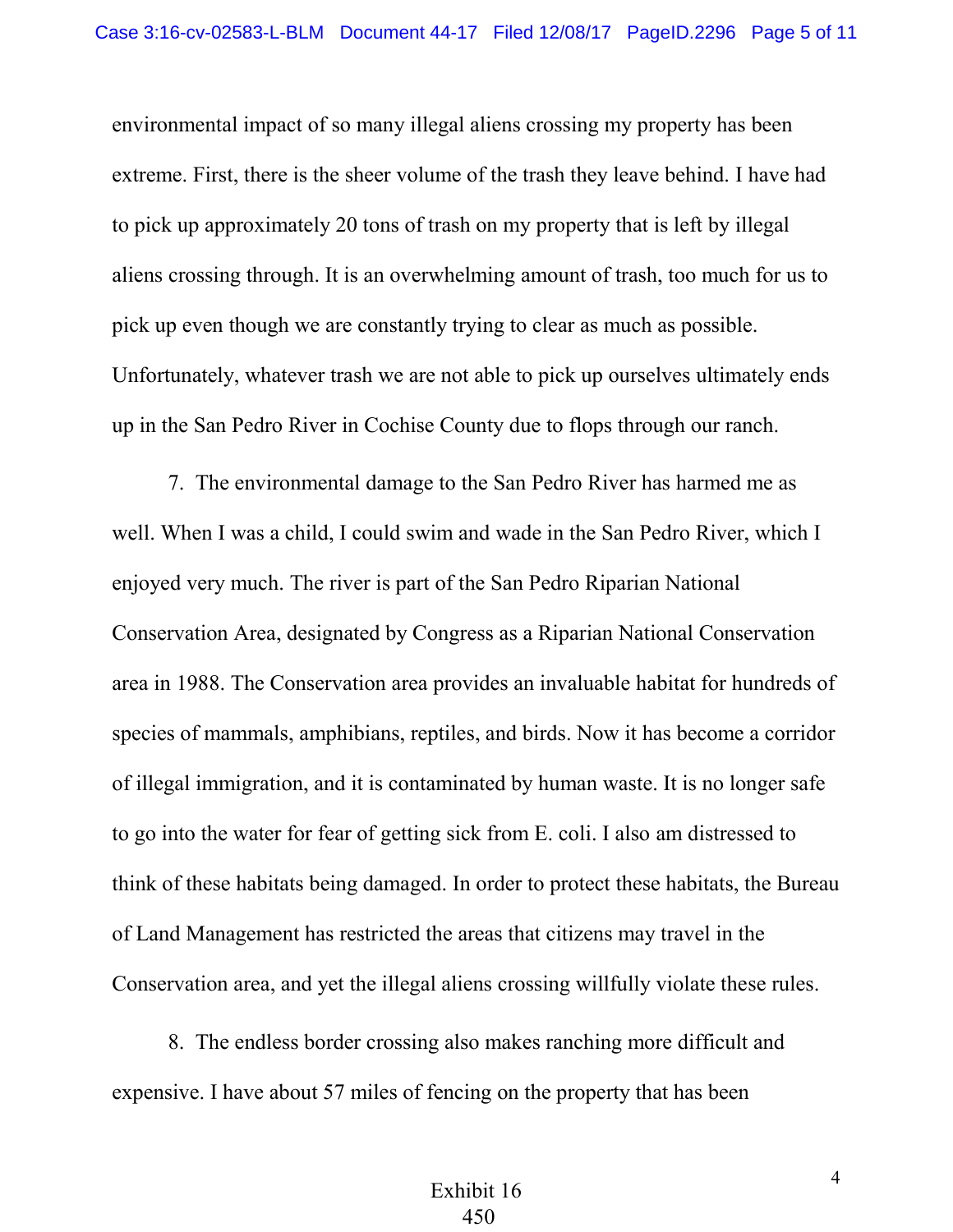repeatedly damaged by illegal aliens. One mile of 5 strand barbed wire fence is worth \$10,000, so this is all a substantial financial cost to me. I cannot simply let my fences fall into disrepair, because the cattle need to stay in their own pastures. I spend half my time fixing fences, and checking water lines, gates, and fences for new damage. The human traffic and the Border Patrol vehicle traffic also cause the cattle to move for grazing and water. Their need to walk farther for grazing and water causes them to lose weight. Because they are sold by the pound, weight loss by the cattle results in a financial loss to me. The damage to my land comes not only from the illegal border crossers themselves, but from the Border Patrol. I consider the presence of the Border Patrol in such numbers as a sign of a lack of real enforcement of the law, not a commitment to enforcement. The many discretionary decisions of DHS have dismantled interior enforcement, which encourages people to cross the border in the first place. DHS then ups the presence of the Border Patrol as Americans cry out for more immigration enforcement, despite the fact that increasing interior enforcement would be far more effective and would not cause any environmental damage. The infrastructure DHS has places on the border, wall, street lights, camera towers, has changed the landscape forever.

9. Not surprisingly, given how difficult living and ranching at the border has become, the financial value of my property has declined. In 2013, the estimated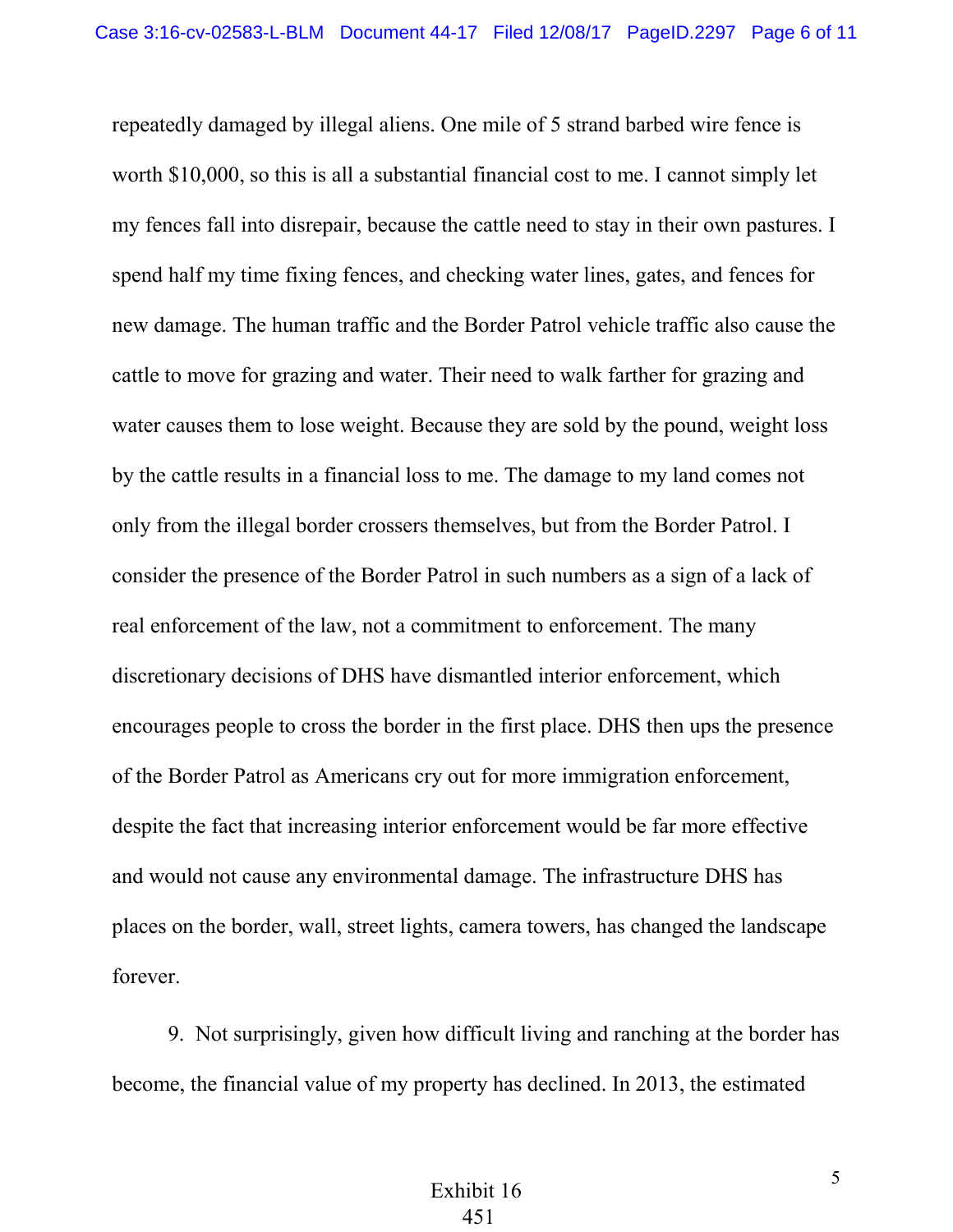value of our ranch was only 60% of its estimated value in 1983. According to a study by the University of Arizona, it costs 30% more for ranches on the border to operate than ranches 100 miles north. Our labor costs are \$30,000 to \$60,000 a year, and over thirty years, the extra costs of operating a ranch on the border are substantial. For ranchers on the border, damage to property is a daily event. Even the land itself is impacted by the constant stomping of endless waves of crossers. The grass actually stops growing in the places where people have constantly crossed. The trails they have beaten into the property will take several years to heal over once the border crosser traffic stops, and it has never stopped. The ground where grasses no longer grow is an eyesore that reminds me of how much environmental damage I am constantly suffering.

10. Living on my own property has also become more stressful. Waves of constant invaders take an emotional toll on me and my family. Though most of the border crossers want only to cross the border rather than to break into the house, steal, vandalize, or threaten my family physically, I can never take their nonviolent intentions for granted. Indeed, as drug cartels have become more and more bold on the border in recent years, living on the border has become scary.

11. Over the years, many people have simply suggested we move, however, this ranch is our home and we have been here for generations. Being on our own property and the emotional ties we have to it make it impossible for us to leave,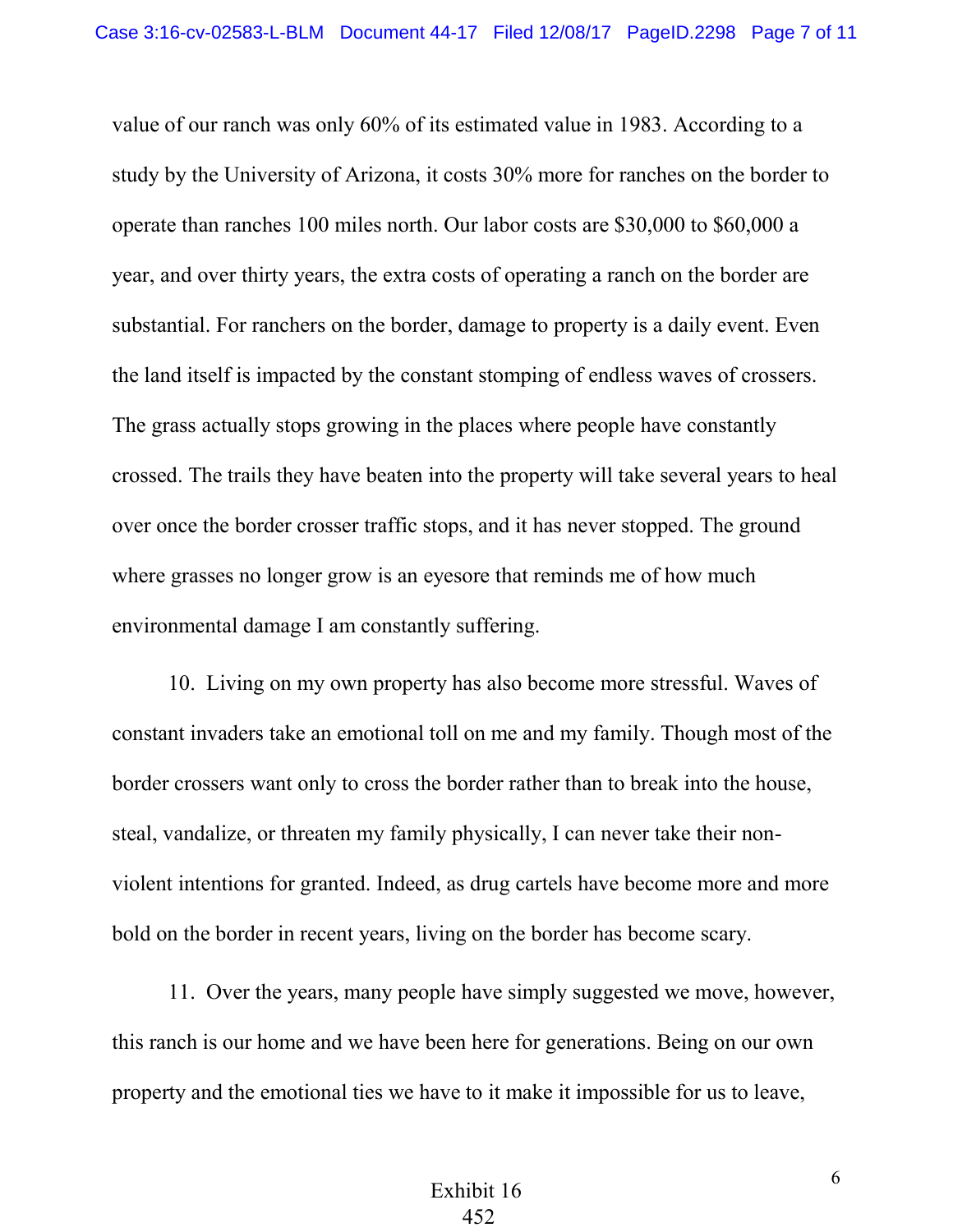despite the constant disruptions to our lives caused by seemingly endless illegal border crossers. My family has lived here since before Arizona was a state—I won't be chased off by people who have no respect for our borders.

12. I blame DHS and its predecessor agency for the environmental degradation my property has suffered and for the interruptions to the peace and tranquility of my home. Citizens of other countries do not simply decide to cross a border illegally in a vacuum—they are responding to the encouragement of seeing those who have come before being allowed to stay and work. I have noticed that the proportion of border crossers who are Central American is much higher than it used to be, and I believe this is because DHS' many discretionary actions and grants of executive amnesty have encouraged them to come. As many border patrol agents have admitted, it is DHS's catch and release policies that encourage unaccompanied minors and families to cross the border. DHS has adopted a myriad of policies that make crossing the border illegally an attractive option: the Morton Memos in 2011, Deferred Action for Childhood Arrivals in 2012, decisions to cut back on worksite enforcement in 2009, and numerous other discretionary actions, have created incentives for entering the country illegally. Any talk of "immigration reform" always causes a spike in crossings. What the federal government seems to ignore, is that the policies adopted by DHS have real, observable impacts on the environment around me.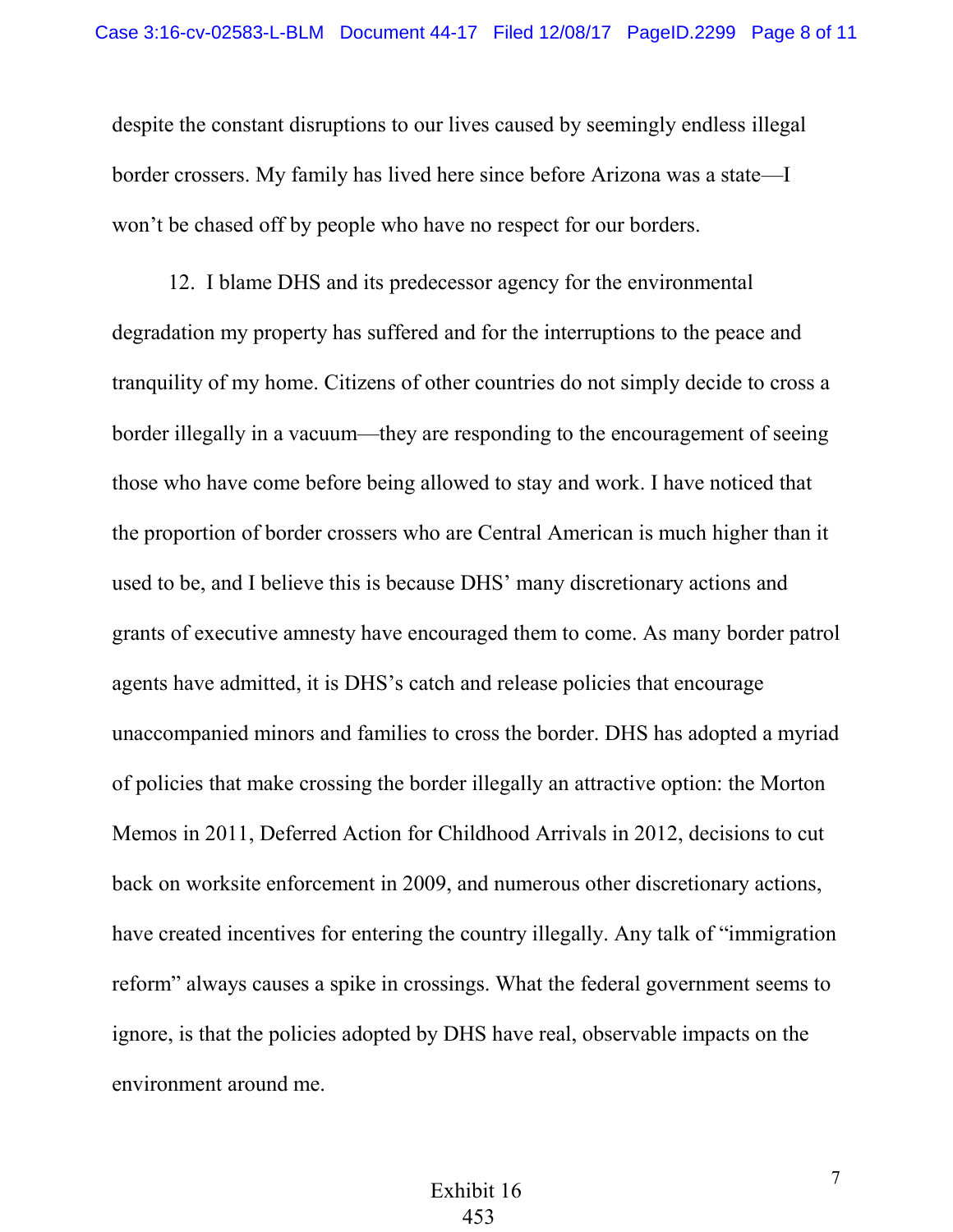13. I now believe that these harms may have happened to me because DHS never did any environmental analysis before undertaking any of these discretionary actions—indeed, it never does any environmental analysis that acknowledges that arriving aliens have environmental impacts. By failing to even acknowledge or attempt to analyze the environmental results of their implementation of immigration related policies, DHS, and its predecessor agency the Immigration and Naturalization Service (INS), actually violated the law. In 1970, the National Environmental Policy Act (NEPA) became the law of the land. NEPA required that agencies conduct environmentally informed decision making. It also mandated that agencies provide public transparency and participation of the environmental consequences of their decisions. These mandates apply to all major agency actions unless Congress carves out an exception. However, DHS and the INS before it, simply operate as though there are no significant environmental consequences that follow as a result of their actions in enforcing and implementing the nation's immigration laws due to the environmental impacts of the individuals entering the country. DHS has never done any NEPA analysis that takes into account the environmental impacts of migration.

14. A simple look at my land over the past few decades shows that illegal aliens crossing the border have a significant impact on the environment. If DHS had done the proper NEPA analysis of the environmental impacts of its policies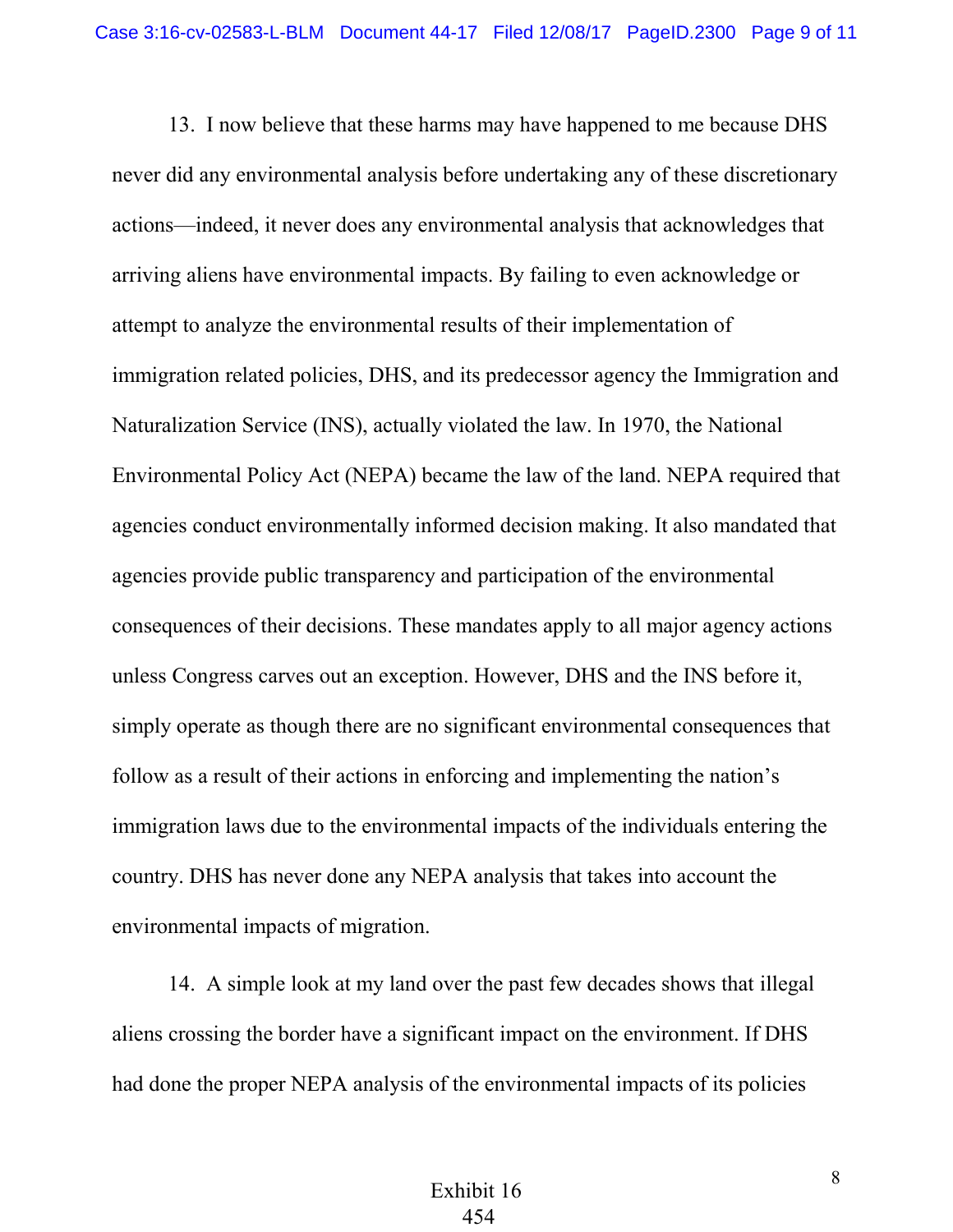before implementing them, perhaps it would have realized that the environmental costs were too severe. The damages to the environment on my land might never have occurred if DHS and the INS had followed NEPA. Perhaps also if the public had been aware of the environmental consequences of encouraging surges at the border, perhaps DHS would have chosen to stop the influx at the border instead. Today, my land might be as free from environmental degradation as it was when I grew up on my ranch.

15. What makes me even more angry is that not only have I been harmed, but I see no end to the harms I will continue to suffer in the future. DHS continues to show no signs that it intends to prioritize enforcing immigration laws over encouraging a never ending influx of border crossers. I expect the flow to continue and, in many ways, to become more dangerous and harmful to me. Even when numbers of border crossers are relatively down, it tends to be as a result of increased drug running activities on my land. These days, we now see full-sized trucks full of marijuana driven through our ranch. When the drug running activities through my land increase, sheer numbers of people tend to go down, but on the whole this is not an improvement. The drug gangs cause plenty of environmental damage themselves, especially since they often come through on cars rather than on foot, and their threat to my peace and quiet is even worse. They are far more likely to be violent than the waves of economic migrants who trespass across the